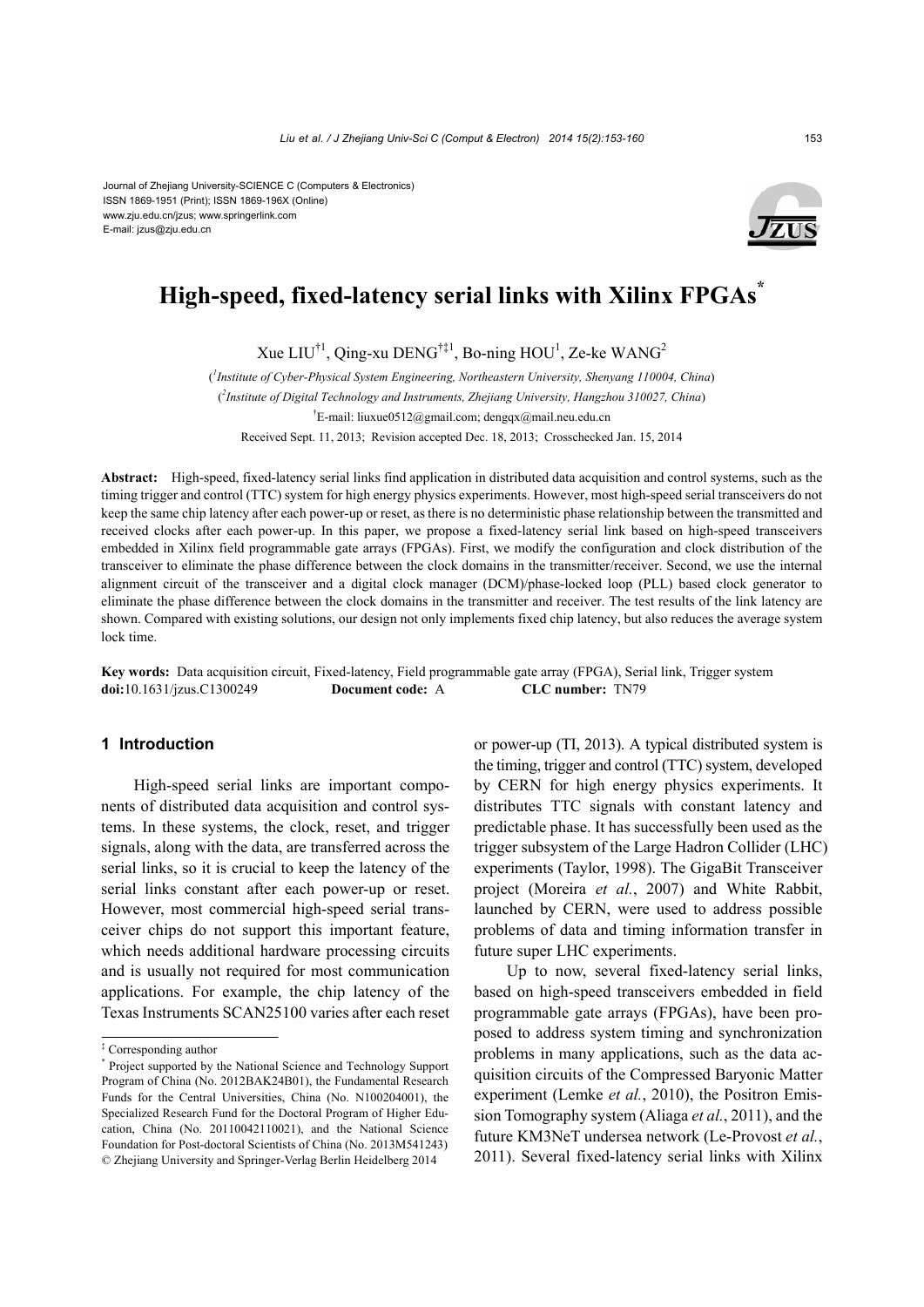FPGA have been published (Aloisio *et al*., 2009; 2010). Other implementations (Giordano and Aloisio, 2011; 2012; Aloisio *et al*., 2013) relieve the requirement for inputting the same clock both to the transmitter and to the receiver. They use the internal comma alignment and detection circuit of the GTP/GTX transceivers (Xilinx, 2009a; 2009b) to eliminate the clock phase offset between the transmitted clock and the received clock, which is one of the main reasons for latency variation in serial links. However, the internal alignment circuit can process only the clock phase offsets with even unit intervals (UIs, 1 UI is the duration of a serial symbol). For the odd-UI clock phase offsets, their solution is to reset the serial receiver and to wait for the receiver to relock. This process will proceed repetitively until the even-UI clock phase offsets are detected. This increases the average system lock time.

In this paper, we propose a fast-lock fixedlatency serial link based on both the internal alignment circuit of the serial transceiver and a digital clock manager (DCM)/phase-locked loop (PLL) based clock generator. Compared with Aloisio's designs (Giordano and Aloisio, 2011; 2012; Aloisio *et al.*, 2013), our serial link reduces the average system lock time. The reason is that it can process all possible clock phase offsets and eliminate the reset-relock process present in Aloisio's designs.

# **2 Latency variation in SerDes transceivers**

Link latency may vary in both the serial section and parallel section of a SerDes transceiver. In the serial section, clock multiplication and subsequent division may cause phase differences between the transmitted clock and the received clock, leading to latency variation of the data. In the parallel section, the buffers in the transmitter and receiver may also change the link latency.

We first focus on the serial section. The reference clock CLK\_IN of the transceiver (Fig. 1) is multiplied by a factor of four and the serial clock is the resulting clock. In the serializer, the serial clock is used by a parallel input to serial output (PISO) block for serializing the parallel transmitted data TXDATA. The transmitted clock TX\_CLK can be considered as a copy of clock CLK\_IN. In the deserializer, the clock data recovery (CDR) circuit extracts a recovered clock from the serial data stream. We omit the latency in the transmission medium, so the recovered clock can be considered as a copy of the serial clock. The recovered clock is used by a serial input to parallel output (SIPO) block for deserializing the serial data and presenting it as the parallel received data RXDATA. The received clock RX\_CLK comes from the division of the recovered clock. From Fig. 1, we find that there are four possible phase differences



**Fig. 1 Frequency multiplication and subsequent division of CLK\_IN**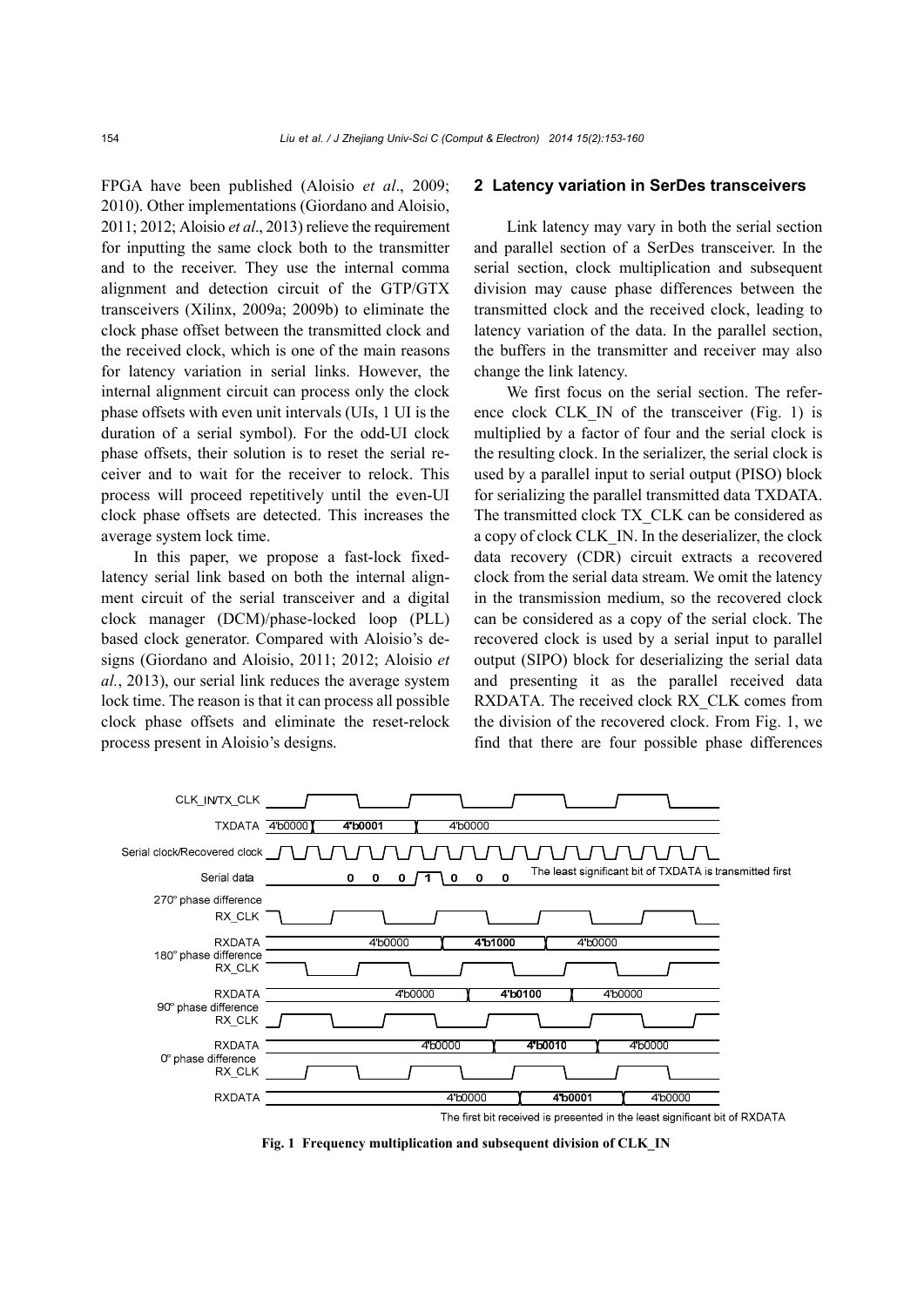between TX\_CLK and RX\_CLK. These phase differences lead to the latency variation of the data. This type of latency variation is expressed in UI. The latency variation in the parallel section is due to the buffers and is expressed in parallel clock period *T*. In summary, the link latency variation Δ*L* is defined by

$$
\Delta L = N \cdot \text{UI} + M \cdot T,\tag{1}
$$

where *N* and *M* are integers decided by the transmission protocol and the implementation of the SerDes transceiver.

Giordano and Aloisio (2011) concluded that a straightforward solution to the fixed-latency serial link was to make the phase differences between TX\_CLK and RX\_CLK constant. Their experimental results indicate that the internal alignment circuit of the GTX/GTP transceiver can perform only the even-UI phase-shifts of RX\_CLK. Based on this important feature, they proposed a fixed-latency serial link with lower hardware cost. For the odd-UI phase differences between TX\_CLK and RX\_CLK, their solution was to reset the transceiver. This reset process will repeat until the even-UI phase offsets are detected. This approach increases the average system lock time.

# **3 Proposed link architecture**

In this section, we present a specific implementation of a fast-lock fixed-latency serial link based on the GTX transceiver embedded in Xilinx FPGA (Xilinx, 2009b). Our serial link can process all possible clock phase differences produced in the serial−parallel conversion process. Compared with the design of Giordano and Aloisio (2011), it reduces the average system lock time at the expense of relatively high hardware cost.

# **3.1 Overall architecture**

Our fast-lock fixed-latency serial link based on the 8b/10b protocol (Widmer and Franaszek, 1983) is shown in Fig. 2. The whole design consists of a payload generator, two GTX transceivers, a TX phase alignment block, an RX phase alignment block, and a clock and data alignment (CDA) block. There is no deterministic phase relationship between the parallel clock for the SIPO block (XCLK) and the parallel clocks for the FPGA logic (RXUSRCLK and RXUSRCLK2) after each power-up and reset. To solve this problem, we first connect RXUSRCLK/ RXUSRCLK2 with RX\_CLK. This results in RXUSRCLK/RXUSRCLK2 and RX\_CLK running with a deterministic phase relationship. Then we use the internal alignment circuit of the GTX transceiver to align XCLK with RX\_CLK. The RX phase alignment block drives the RXPMA\_SETPHASE signal to activate the phase alignment circuit. The procedure for activating the alignment circuit can be found in the GTX user guide (Xilinx, 2009b). Under this condition, we can bypass the elastic buffer in the receiver. Similarly, we connect TXUSRCLK/ TXUSRCLK2 with TX\_CLK, and then we use the internal phase alignment circuit to align TX\_CLK with the parallel clock for the PISO block. Under this condition, we can bypass the phase adjustment FIFO in the transmitter. Therefore, we eliminate the effect of the buffers on latency variation. The major difference between our solution and Aloisio's design is that



**Fig. 2 Proposed fast-lock fixed-latency serial link**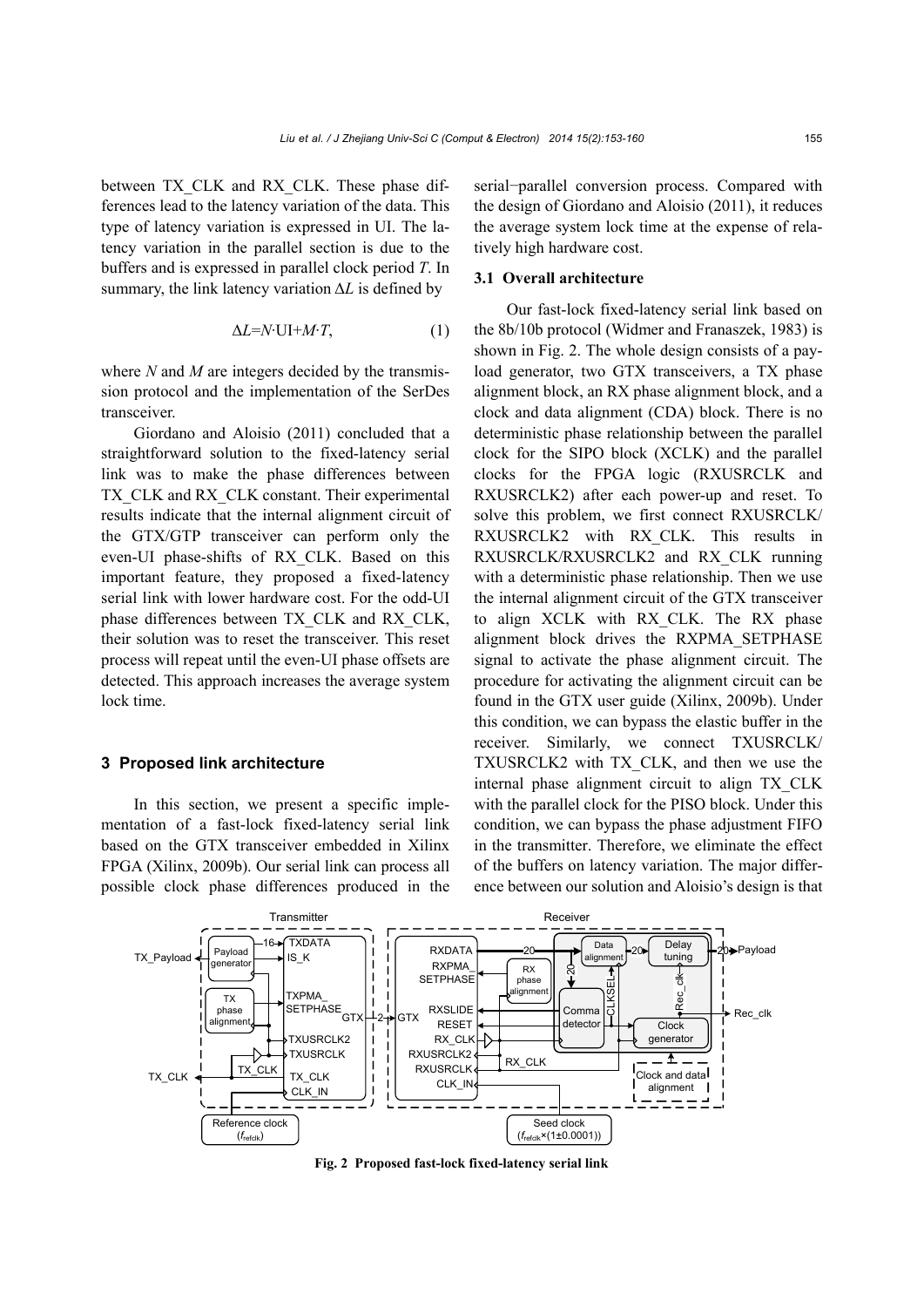we use both the internal alignment circuit and a DCM/PLL-based clock generator to process all possible clock phase differences between TX\_CLK and RX\_CLK.

# **3.2 Clock and data alignment**

The CDA block consists of a clock generator, a data alignment block, a delay tuning block, and a comma detector (Fig. 2). In the deserializer, a recovered clock is extracted from the serial data stream, and then divided to obtain the parallel received clock RX\_CLK. The clock generator block provides a phase shift of the clock RX\_CLK, and then outputs a clock Rec\_clk to the delay tuning block. The clock Rec\_clk has the same frequency as RX\_CLK with a phase shift of  $180^{\circ}$  or  $(180^{\circ}+360^{\circ}/N)$ , where *N* is the width of the internal data-path of the GTX transceiver. For the even-UI phase offsets between TX\_CLK and RX CLK, the phase-shift value is  $180^\circ$ . For the odd-UI phase offsets, the phase-shift value is (180°+360°/*N*). A DCM and a PLL embedded in Xilinx Virtex-5 FPGA (Xilinx, 2012) are used to construct the clock generator (Fig. 3a). The CLKSEL signal, driven by the comma detector, is used to decide the output phase-shift value of the Rec\_clk. When CLKSEL is low, the phase-shift value is 180°. When CLKSEL is high, the phase-shift value is (180°+360°/*N*). The DCM allows fine-grained phase shifting, and the output phase can be dynamically and repetitively moved forwards and backwards. The phase shift type of DCM in this study was set to the fixed mode and the corresponding phase-shift value was set to 360°/*N*. The PLL allows coarse-grained phase shifting and the phase-shift value of the output clock was set to 180°. The excessive jitter of RX CLK may cause the DCM and PLL to lose lock, so the CLK\_IN input of the receiver should be driven by a seed clock with a frequency offset smaller than 0.0001 with respect to the transmitted clock.

In the deserializer, the SIPO block deserializes the serial data and presents it as parallel data. The data alignment block achieves the bit shifts for the parallel data. The delay tuning block transfers the bit-shifted parallel data from the RX\_CLK clock domain to the Rec\_clk clock domain. The latency produced in the data transfer process is constant and is not affected by the phase offsets. The clock Rec\_clk is generated for two reasons. First, we select the proper phase for Rec\_clk to meet the setup and hold time requirements for correct data transfer across two different clock domains. Second, the Rec\_clk is used to ensure that the transfer latency is constant. The data alignment and delay tuning blocks consist of one multiplexer and two register groups, namely FF\_A and FF\_B (Fig. 3b). The CLKSEL signal, driven by the comma detector, is used to decide the output value of the data alignment block. When CLKSEL is low, FF\_A[*N*−1:0] is chosen as the MUX output. When CLKSEL is high, {RXDATA[0], FF\_A[*N*−1:1]} is chosen.



**Fig. 3 Structures of the clock generator (a) and data alignment and delay tuning blocks (b)**

From the hardware test results, we found that the bit-shift value *n* of the parallel data and the phase difference Δ*P* between TX\_CLK and RX\_CLK satisfy the following equation:

$$
\Delta P = n \times 360^{\circ}/N, n = 0, 1, ..., N-1,
$$
 (2)

where *N* is the width of the internal data-path of the GTX transceiver. The comma detector searches for commas in the parallel data stream and determines its bit-shift value *n*. Once it finds one, it then obtains the clock phase differences Δ*P*, which may vary after each power-up or reset. By driving the RXSLIDE signal of the GTX transceiver, the comma detector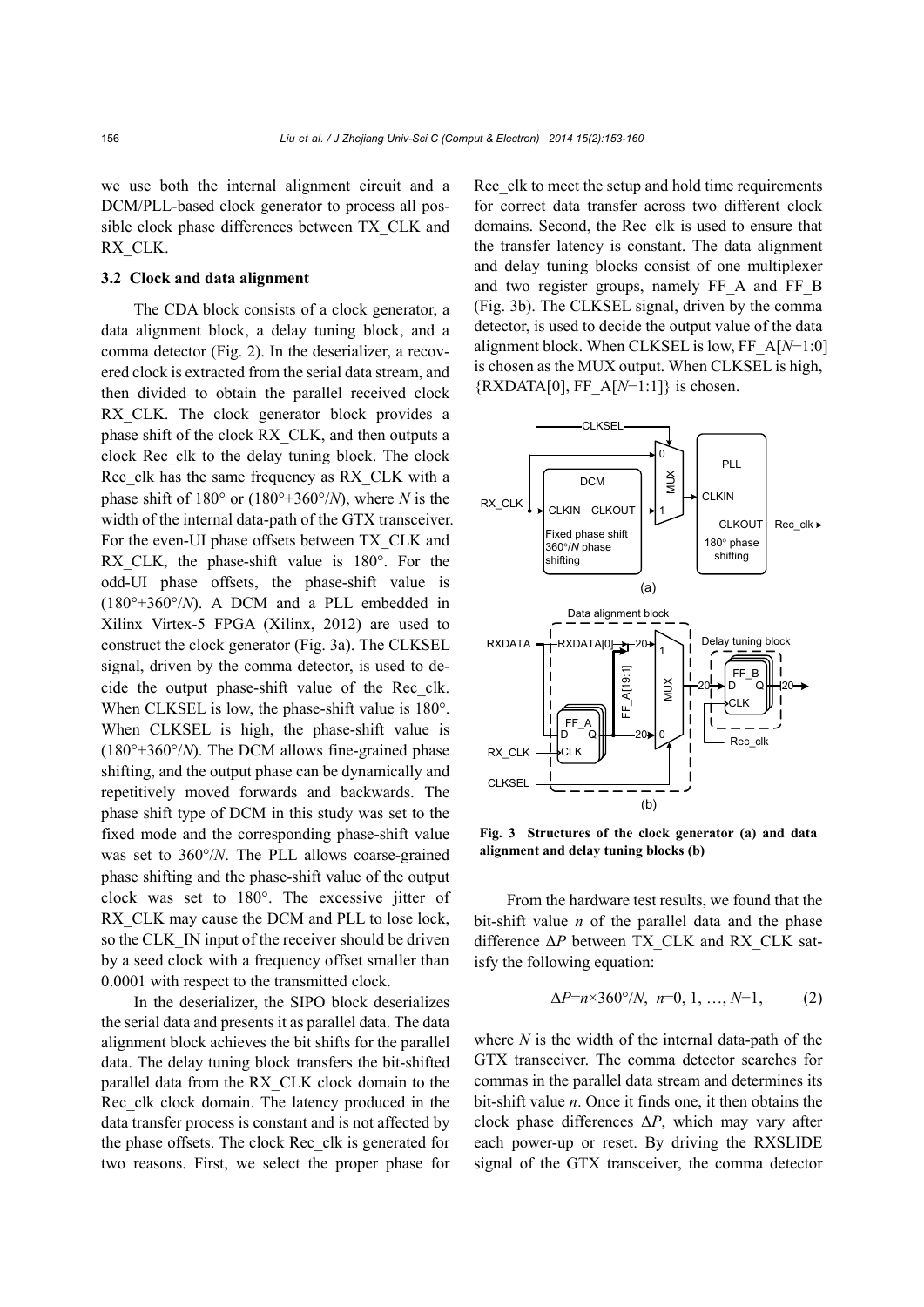enables the internal alignment circuit to perform the clock phase-shift and the parallel data bit-shift. By driving the CLKSEL signal, the comma detector enables the clock generator and data alignment blocks to perform the clock phase-shift and the parallel data bit-shift, according to the following algorithm:

1. If *n* is even, it drives the RXSLIDE to perform an *n*-UI phase-shift of the clock and an *n*-bit bit-shift of the data. The CLKSEL signal is driven to low level.

2. If *n* is odd, it drives the RXSLIDE to perform an (*n*−1)-UI phase-shift of the clock and an (*n*−1)-bit bit-shift of the data. The CLKSEL signal is driven to high level.

Compared with the design of Giordano and Aloisio (2011), our solution can process all possible clock phase offsets and eliminate the reset-relock process, thereby reducing the average system lock time. However, this improvement comes at the expense of increased FPGA resources, including DCM, PLL, and logic resources.

# **3.3 Operational details of the CDA**

The internal data-path width *N* for the GTX transceiver is set to 20, so *n* is in the range of 0–19. For clarity, the transmitted data after the 8b/10b encoder is replaced with a sequence containing several zero words and one word  $(0\ 0001)_{16}$ . The word  $(0 \tcdot 0001)_{16}$  presents the comma, and the zero words present the data. The comma detector obtains the bit-shift *n* from the location of the '1' in the parallel received data. By Eq. (2), it computes the phase offset Δ*P* between RX\_CLK and TX\_CLK. According to  $\Delta P$ , it activates the internal alignment circuit to perform the clock phase-shift and the parallel data bit-shift. By driving the CLKSEL signal, it enables the clock generator and data alignment blocks to perform the clock phase-shift and the parallel data bit-shift. The data alignment and delay tuning blocks achieve the bit-shift and delay adjustment for the raw parallel data. The clock generator generates a clock Rec\_clk for the delay tuning and FPGA logic, so our ultimate goal is to make the phase difference between TX CLK and Rec\_clk constant.

We provide several representative phase offsets to illustrate the operational details (Fig. 4). The chosen values for the phase offset Δ*P* are 288°, 216°, 270°, and 234°. The corresponding values for the bit-shift *n* are 16, 12, 15, and 13, respectively. Here, we omit the link latency in the transmission medium.

When  $\Delta P$  is 288°, namely the even-UI phase offset, the comma detector enables the internal alignment circuit to perform a 16-UI phase-shift and 16-bit bit-shift. After internal phase shifts and bit shifts, the phase difference between RX\_CLK and TX CLK is  $0^\circ$ . For the even-UI phase offsets, FF  $A[19:0]$  is chosen as the output (input of FF  $\,$  B) of the data alignment block (the delay tuning block). The clock generator generates the clock Rec\_clk with the same frequency as RX\_CLK phase-shifted by 180°, so the phase difference between TX\_CLK and Rec\_clk is 180°. The setup and hold times relative to Rec clk are  $T/2$ , where  $T$  is the period of Rec clk (Fig. 4a). When  $\Delta P$  is 270°, namely the odd-UI phase offset, the comma detector enables the internal alignment circuit to perform a 14-UI phase-shift and 14-bit bit-shift. After internal phase shifts and bit shifts, the phase difference between RX\_CLK and TX CLK is 18°. For the odd-UI phase offsets,  ${RXDATA[0], FF A[19:1]}$  is chosen as the output (input of FF\_B) of the data alignment block (the delay tuning block). The clock generator generates the clock Rec\_clk with the same frequency as RX\_CLK phase-shifted by 198°, so the phase difference between TX CLK and Rec clk is still 180°. The setup and hold times relative to Rec\_clk are close to 11*T*/20 and 9*T*/20, respectively (Fig. 4b).

Utilizing the phase-shifted clock Rec\_clk, we not only meet the setup and hold time requirements for correct data transfer across two different clock domains, but also adjust the delay value in the data transfer process. The link latency Δ*L* is always the same, no matter how many phase offsets are produced (Fig. 4).

#### **4 Experimental results**

Table 1 presents the hardware resources of Aloisio's design (Giordano and Aloisio, 2011; 2012; Aloisio *et al.*, 2013) and our serial link based on the GTX transceiver in Xilinx FPGA. The link rate is 2.5 Gb/s and the transmission standard is 8b/10b encoding (Widmer and Franaszek, 1983). Our design uses more hardware resources. The reason is that it uses both the internal circuit and a DCM/PLL-based clock generator to implement the data bit-shifting and the clock phase-shifting.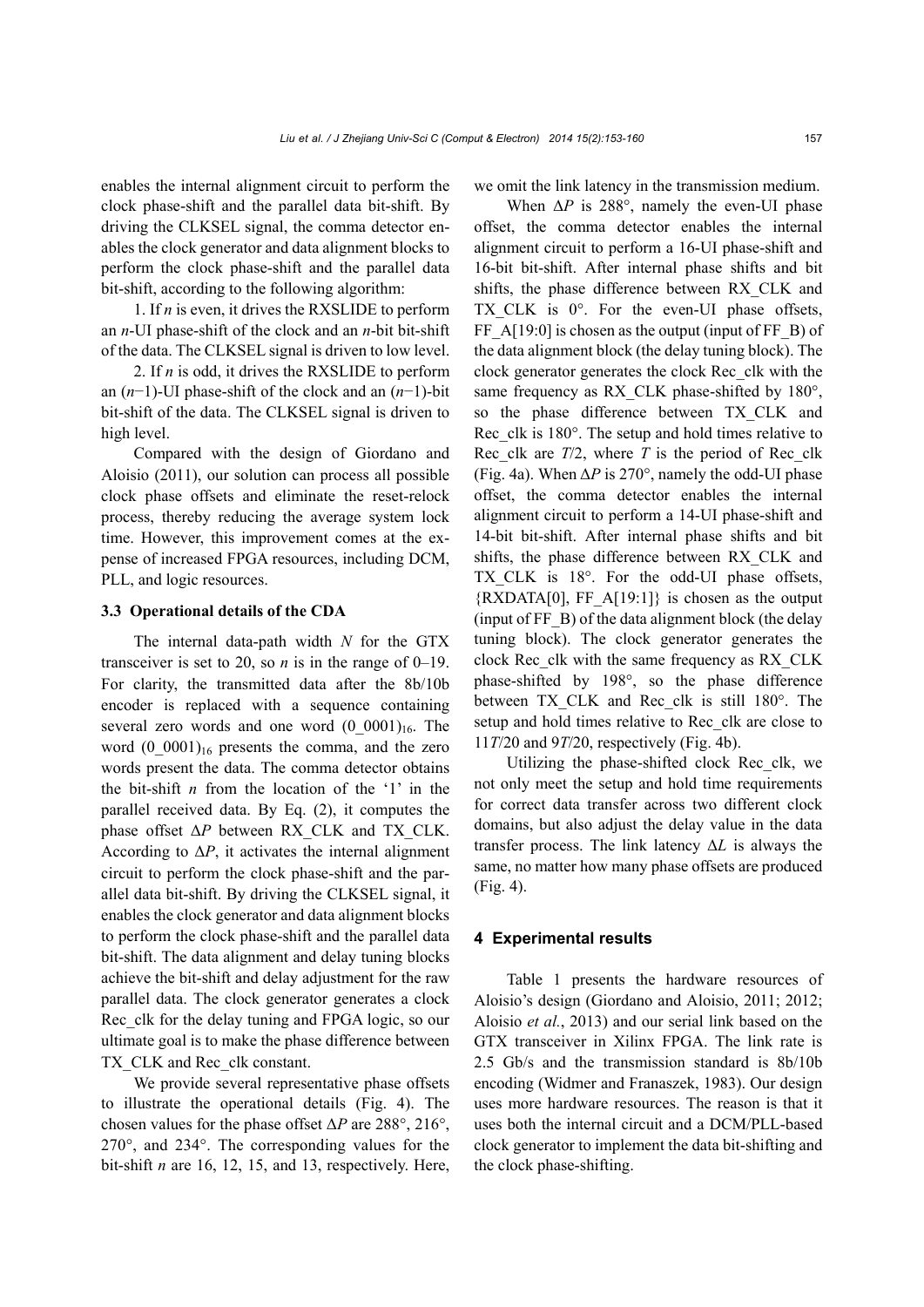

**Fig. 4 Operational details of clock and data alignment (CDA)**  (a) Even-UI phase offsets, Δ*P*=288°, 216°; (b) Odd-UI phase offsets, Δ*P*=270°, 234°

**Table 1 Hardware resources of Aloisio's design and our serial link** 

| Resource         | Amount           |                 |
|------------------|------------------|-----------------|
|                  | Aloisio's design | Our serial link |
| Slice register   | 130              | 140             |
| Slice LUT        | 201              | 230             |
| <b>Block RAM</b> |                  |                 |
| <b>BUFG</b>      | 4                |                 |
| DCM ADV          |                  |                 |
| PLL ADV          |                  |                 |
| <b>GTX DUAL</b>  |                  |                 |

\* Giordano and Aloisio (2011)

We used two Xilinx development boards (Xilinx, 2011) to test our serial link, and a pair of 50  $\Omega$  impedance coaxial cables to connect the GTX transmitter and receiver. The test points for the transmitted and received payloads were available in the expansion interface and were monitored by a digital oscilloscope (Fig. 5). We found that the latency of our serial link was always the same during data transfers and between power cycles of the system. We performed 5000 tests. In each test, we reset the GTX transceiver to simulate a power-up process and recorded the latency results on the oscilloscope screen. We also tested the link latency of Aloisio's design for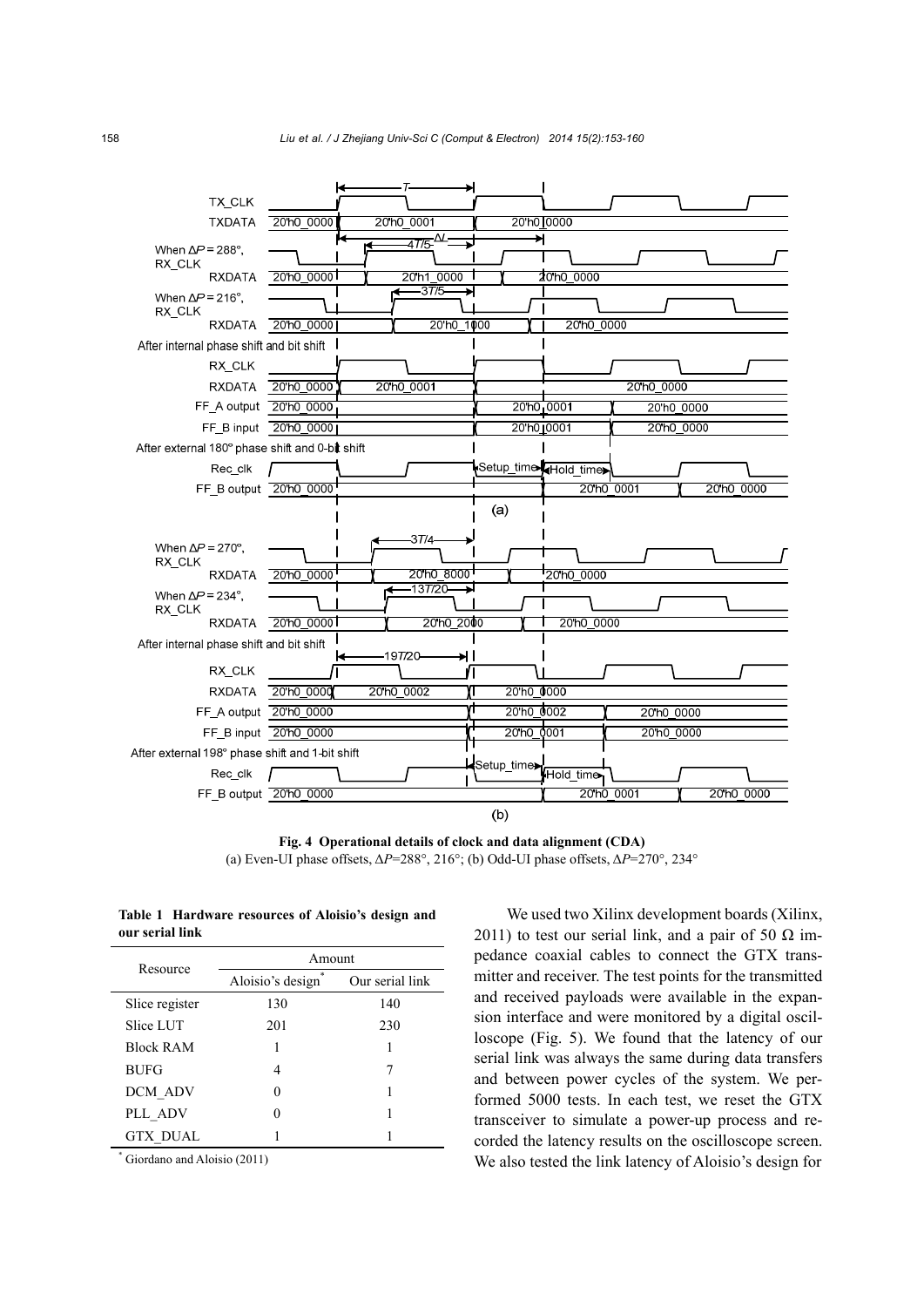

comparison. The histogram in Fig. 6 shows the distribution of link latency of Aloisio's design. The corresponding standard deviation is  $\sim$ 44 ps and the synchronization precision between the transmitted clock and the recovered clock RX\_CLK, namely the range of the histogram in Fig. 6, is  $\sim$  516 ps. The histogram in Fig. 7 shows the distribution of our link latency. The corresponding standard deviation is  $\sim$ 43 ps and the synchronization precision between the transmitted clock and the phase-shifted clock Rec\_clk **Fig. 5 Test platform for our serial link** is ~493 ps. Thus, our link architecture has almost the



**Fig. 6 Histogram of the latency of Aloisio's design (Giordano and Aloisio, 2011)** 

Upper trace: transmitted trace; middle trace: corresponding received trace; bottom trace: histogram of the latency. P1 is the measurement of delay between channels 1 and 2. F1 is the histogram distribution of delay. Three histogram parameters hmean, hsdev, and range are the mean, standard deviation, and range of the histogram distribution, respectively



### **Fig. 7 Histogram of the latency of our solution**

Upper trace: transmitted trace; middle trace: corresponding received trace; bottom trace: histogram of the latency. P1 is the measurement of delay between channels 1 and 2. F1 is the histogram distribution of delay. Three histogram parameters hmean, hsdev, and range are the mean, standard deviation, and range of the histogram distribution, respectively